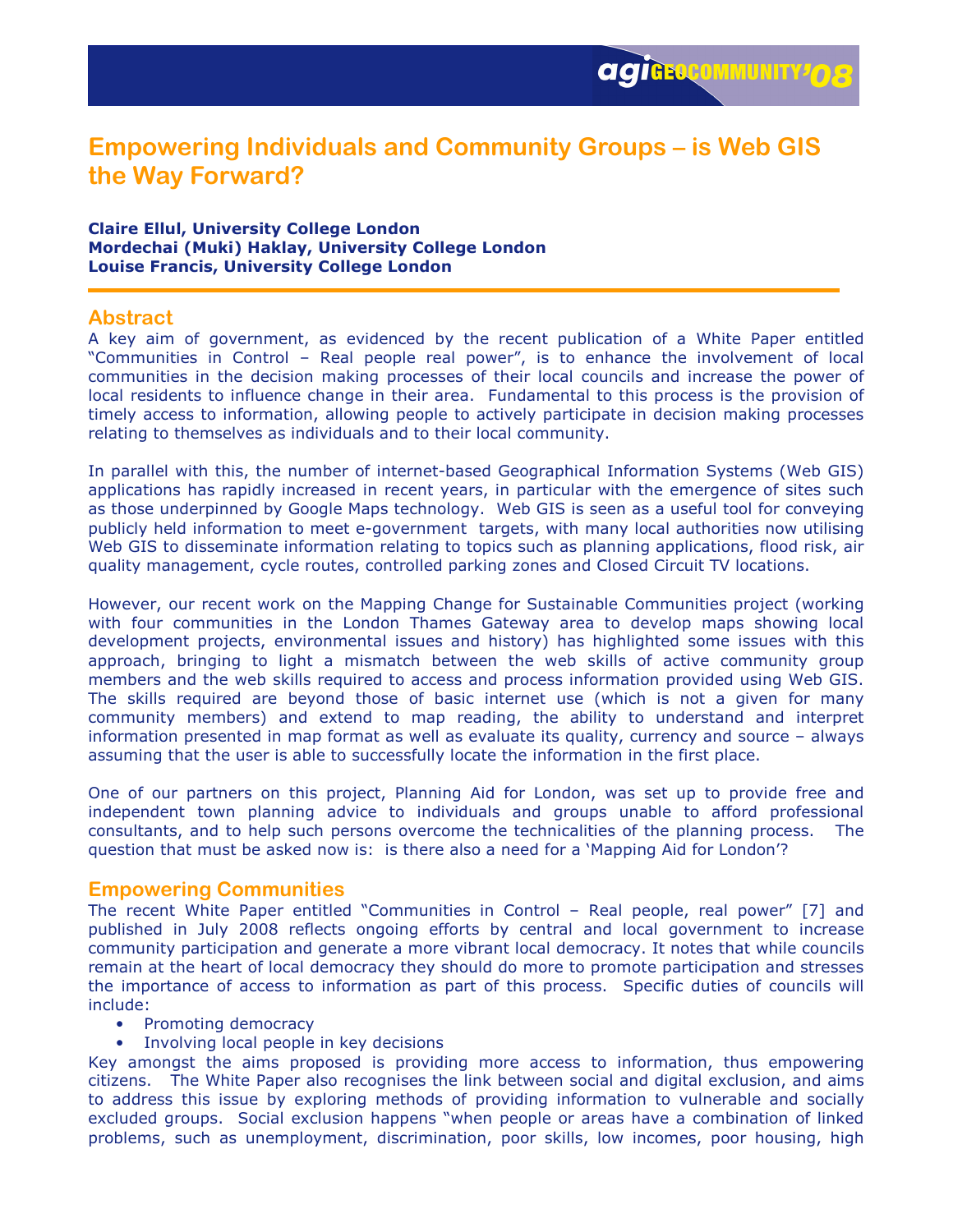crime and family breakdown. These problems are linked and mutually reinforcing." [3]. Access to information is recognised as an important factor in increasing social inclusion.

Internet-based Geographical Information Systems (Web GIS) have long been seen as an important part of this information dissemination process with most local councils now supporting some form of internet mapping on their website. Seventy-five per cent of all information in local government is geographically referenced with 45 of the 122 national e-government priorities requiring GIS [14]. In particular, public access to corporate Geographic Information Systems (GIS) for map-based data to present property-related information (known as priority G5) has been given importance. Web mapping has also more recently hit the headlines with plans to make crime information available across the country through the use of interactive maps [1].

The use of web GIS to support information sharing is also becoming more prevalent amongst other non-governmental users, particularly with the advent of systems such as Google Maps and Multi-Map which make internet mapping more easily accessible to web developers. The BBC now includes GIS on their website regularly, with some pages focussing on user-generated content. An example of this could be seen during the recent petrol shortages, where users were asked to pinpoint sources of fuel on a central map hosted by the BBC [2].

### Mapping Change for Sustainable Communities

Using Web GIS, the Mapping Change for Sustainable Communities (MCSC) project [10] (which is one of 28 projects forming part of the Urbanbuzz: Building Sustainable Communities portfolio [15]) aims to develop web-based maps to provide communities with information about what is happening locally. This includes local organisations, events and meetings, as well as upcoming large development projects and other topics relating to local planning issues, local history and issues such as noise pollution. The maps aim to act as a 'one-stop shop' for local information, maintained by the community for the community. To date, members of the team have worked a number of London-based communities to establish four local websites [5].

#### MCSC Workshops

To introduce members of two of the local communities to the project and identify issues relevant to each local area, two one-day workshops were held, each attended by approximately 25 members of the local community. Attendees at each workshop ranged from members of the local council staff to individuals participants in local community groups, many of whom had a specific interest in the process of change and development in their area. The workshops were split into a number of sub-sessions, including:

- A participatory mapping exercise which encouraged groups of approximately 5 attendees to map local features, history and issues by using paper maps and stickers of varying colours to highlight different types of issue and feature. Each group was assisted by a scribe, who recorded comments made associated with each point added to the map.
- A presentation discussing local planning issues and concerns and highlighting mechanisms through which local communities can obtain information on local planning applications and decisions, as well as potentially comment on or otherwise influence these processes
- A presentation illustrating the range of spatial information available to the general public via the internet. This information includes aerial photography, street maps such as Google maps (http://maps.google.com) and Multi Map, (http://www.multimap.com), details of pollution and flood risk (from the Environment Agency's What's in My Back Yard service), the London air quality network, noise mapping (using the London road traffic noise map), transportation information (from http://transportdirect.info), social and economic info (from the London profiler, http://londonprofiler.org), and other local area profiles (http://areaprofiles.audit-commission.gov.uk). Additionally, the London Greenmap (http://greenmap.london21.org) provides information relating to green events and organisations around London, and local planning information can be gleaned from local council websites (such as http://www.newham.gov.uk, and http://www.hackney.gov.uk).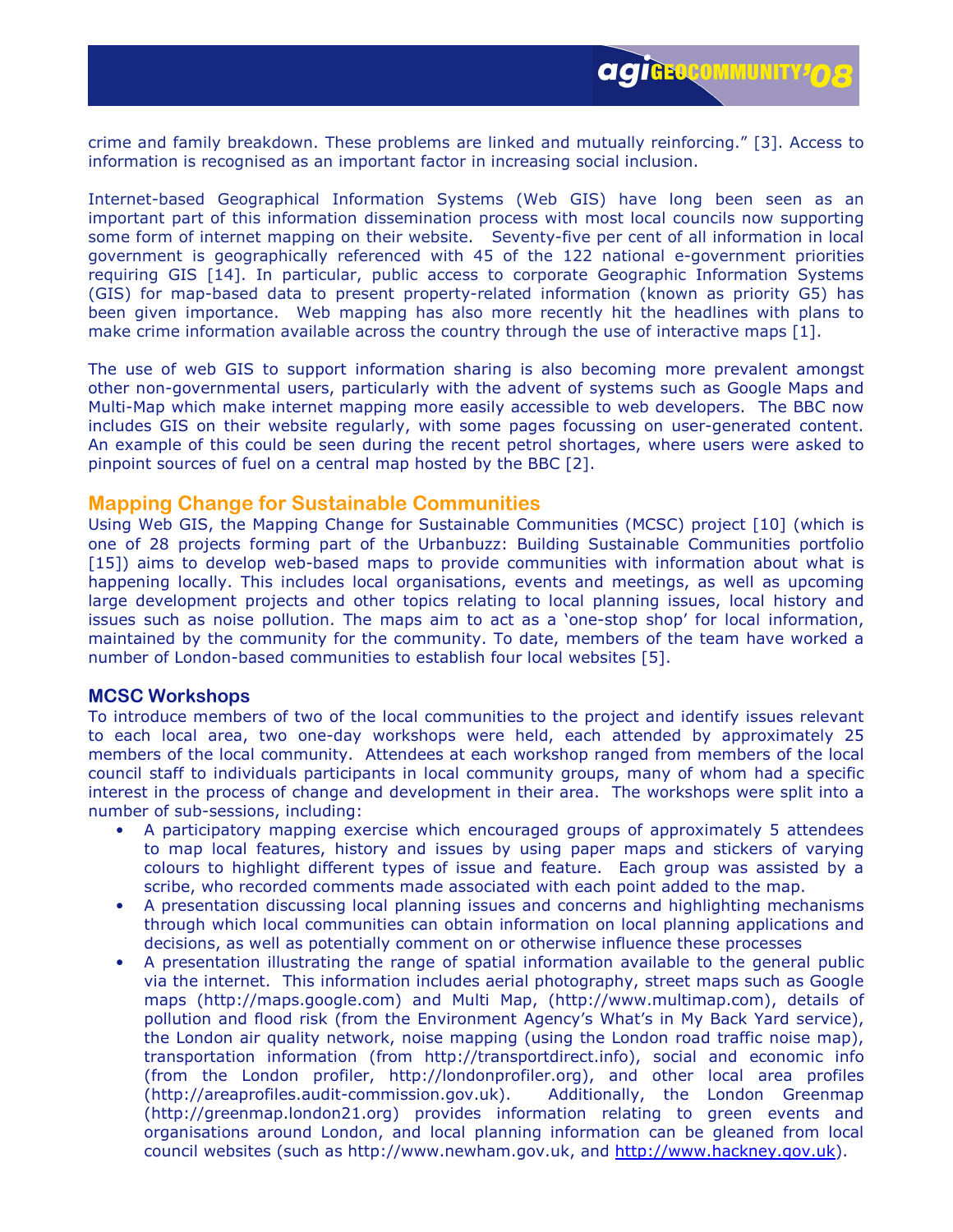The results of these mapping exercises were digitised by the team and formed the basis of the information available on each community website. Issues highlighted by the mapping exercise ranged from concerns over noise and smells through to the importance of various historical landmarks and issues such as the lack of available, easily accessible information regarding major developments in the local area. Community engagement with the project was continued by means of a number of follow-on sessions held with participants to provide ongoing assistance with web mapping tasks.

### Information Dissemination

The format of the pilot workshops made two assumptions about the communities and individuals with whom we engaged, which were in hindsight proved to be only partially correct.

- Individuals would generally have access to the internet and thus to the information that the project website aims to provide
- Individuals and communities would be internet literate enough to locate required information from diverse and multiple sources (the preliminary list above gives over ten twelve sources, with many more are actually available) and spatially and GIS literate enough to understand and be able to evaluate this information once located.

Similar assumptions appear to have been made by the aforementioned White Paper [7], which states that "the internet offers huge opportunities and we want to encourage public bodies to authorise the re-use of information". It suggests that individuals "Go to your council website, find out about your local services. If information is not there, demand an explanation".

### Assumption 1 – Internet Access

Addressing the first assumption, research reveals that the number of households with access to the internet has, in fact, increased to two-thirds of the population in 2007 over the last few years, jumping from approximately 50% in 2004 [4]. Amongst these, access to the broadband connections required for reasonable web GIS performance has increased to 52% of all households, or 83% of household internet connections by 2007. This leaves a total of approximately 2.7 million households with only narrowband access to the internet, limiting their access to Web GIS functionality.

| Age       | % Internet<br>Access 2006 | % Internet<br>Access 2007 |
|-----------|---------------------------|---------------------------|
| $16 - 24$ | 83%                       | 90%                       |
| $25 - 44$ | 79%                       | 80%                       |
| $45 - 54$ | 68%                       | 75%                       |
| $55 - 64$ | 52%                       | 59%                       |
| $65+$     | 15%                       | 24%                       |

The UK Internet Usage report [4] gives the following information with regard to the age of persons having access to the internet (Table 1).

# Table 1: Age Demographics of Internet Users from [4]

Although demographic information on participation in local community planning and activities does not appear to have been surveyed, some information can be gleaned from the 2005 Citizenship Survey [9]. Rather than the general volunteering activities listed in this report (which cover activities ranging from helping in a charity shop to handling money or taking part in a sponsored event and organising or helping to run an activity or event), the target audience for the MCSC project is those individuals and groups participating in what the report defines as 'Civil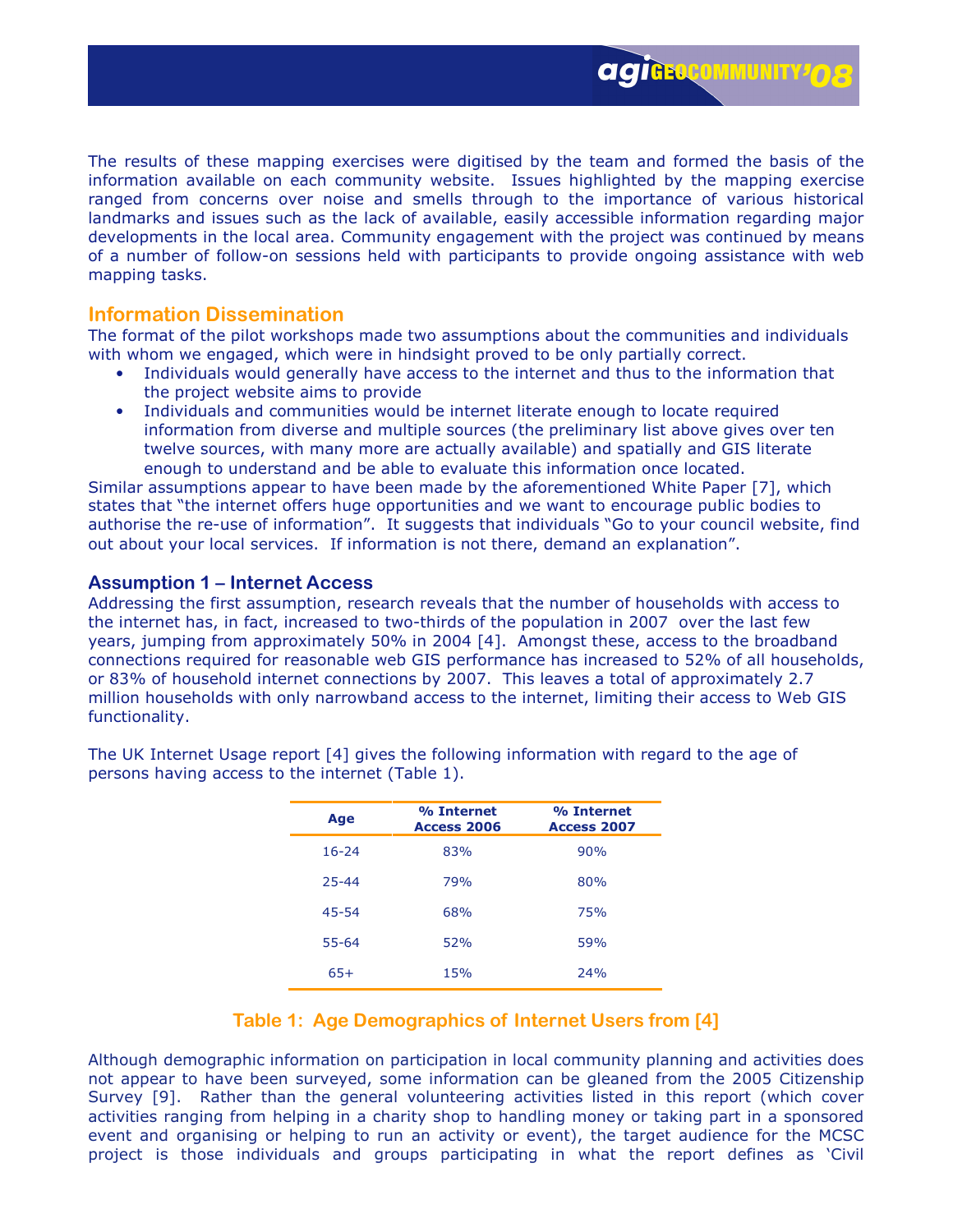Volunteering' – i.e. "the development of strong, active, and empowered communities, in which people are able to do things for themselves, define the problems they face, and tackle them in partnership with public bodies." The report identifies three strands of this type of volunteering, two of which are relevant to the project:

• Civic consultation, which refers to active engagement in consultation about local services or issues through activities such as attending a consultation group or completing a questionnaire about these services;"

**agiGEOCOMMUNITY!O** 

• Civic participation, which covers wider forms of engagement in democratic processes, such as contacting an elected representative, taking part in a public demonstration or protest, or signing a petition.

People aged between 35 and 64 were the most likely to have taken part in both civic consultation and civic participation activities (Figure 1).



#### Figure 1: Age Demographic of Civic Activity Participants (from [9])

Comparing Figure 1 and Table 1, it can be seen that whilst civic participation and consultation increases with age (peaking in particular for participants ages 50 to 64) access to the internet decreases for these groups, dropping from 75% for age range 45 to 54 to 59% for 55 to 64. This digital divide provides one barrier to information access to participants in the MCSC project (although, as can be seen in Table 1 this is slowly decreasing).

The presence of the digital divide was confirmed by anecdotal evidence from workshop participants, with issues such as no access to the internet or limited access (for example via the local library) being raised by some participants. On a more general note, there is a strong correlation between those who are socially excluded, and thus form a particular target for governmental information dissemination, and those who are digitally excluded. For example, it is estimated that 15 per cent of the adult population (more than six million people) suffer social exclusion and are also unable to use the Internet [7].

#### Assumption 2 – Spatial Literacy and Internet Literacy

The digital divide described above is a well known phenomenon when considering community participation in decision making. However, a secondary digital divide can now be observed in the context of Web GIS – i.e. the difference in levels of online skill and the ability to identify, evaluate and understand information when browsing the internet or using internet-based applications. Here, a different definition of internet access can be used - 'having the skill and resources to be able to use a wide range of applications whenever one likes' [4].

This secondary divide has been observed for tasks such as searching the internet (Hargittai [8]) and Helsper and Dutton ([6]) who notes that users with higher confidence in their own abilities will achieve better and higher quality internet use (this has been measured in the context of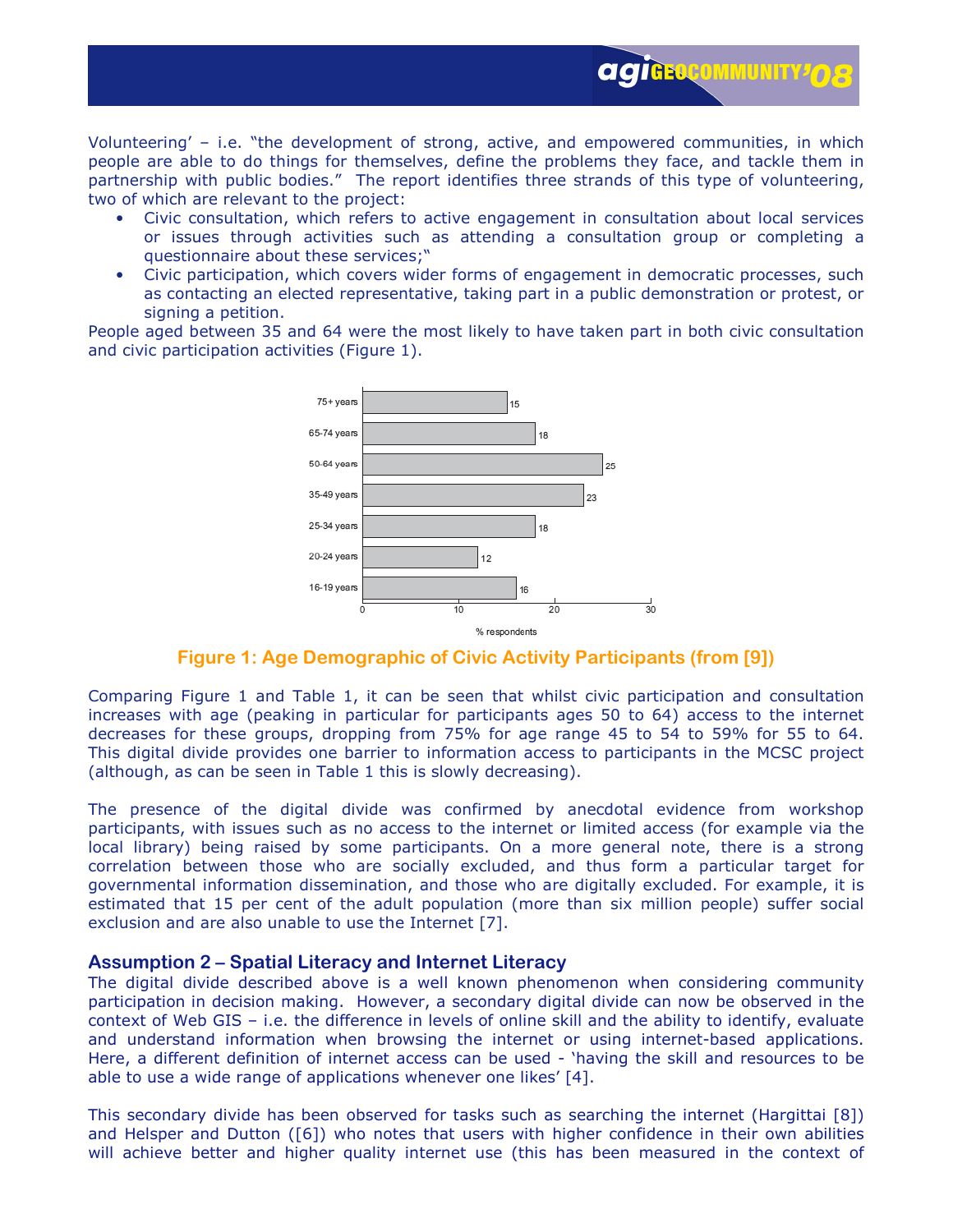multi-tasking on the internet – i.e. running multiple pages simultaneously). According to the authors of [6] men are more confident in their internet skills than women (68% rate themselves as having good or excellent skills, compared to 57% of women). Retired people have the lowest regard for their skills, with only 40% rating themselves as having good or excellent skills).

A similar divide can be indentified in the context of spatial information and Web GIS and includes issues such as the inconsistent methods used to present information and a lack of understanding of the context and impact datasets presented. Table 2 below lists the following tasks as being performed on a regular basis by internet users [4].

| <b>Task</b>                            | <b>Carried out by</b><br>% Users |
|----------------------------------------|----------------------------------|
| Search                                 | 90%                              |
| General interest portals & communities | 82%                              |
| Software manufacturers                 | 69%                              |
| F-mail                                 | 61%                              |
| Member communities                     | 59%                              |
| Instant messaging                      | 57%                              |
| Internet tools/web services            | 56%                              |
| Mass merchandiser                      | 55%                              |
| Multi-category entertainment           | 52%                              |
| Current events & global news           | 50%                              |

### Table 2: Common Activities performed by Internet Users (from [4])

Examining these (and assuming, as stated in the report, that the software manufacturers site access relates to automatic downloads of updates), the predominant abilities required here are those of typing in a search term and following one or more hyperlinks to a page, and then scrolling up and down the page.

However, the skills and knowledge required to operate a Web GIS are more complex. For GIS professionals concepts such layers (and switching them on and off), zooming in and out of a map, panning and clicking on the map to identify further information about an object form part of every-day language. However, these concepts are not necessarily well understood by the general public. Are users aware that clicking on a topic from a list will cause the corresponding information to be displayed on the map, and that clicking on the map reveals further information when the standard paradigm for this is clicking on an underlined hyperlink? Does the concept of zooming in or out have meaning to users more familiar with paper maps? Is the use of arrows to move the map intuitive? What happens when different Web GIS use different paradigms (for example, the London Borough of Brent uses the navigation devices in Figure 2(a), located under the map, to allow users to move around their Web GIS, whereas the Environment Agency use the device shown in Figure 2(b), located on the map itself. Do users understand concepts of scale and generalisation?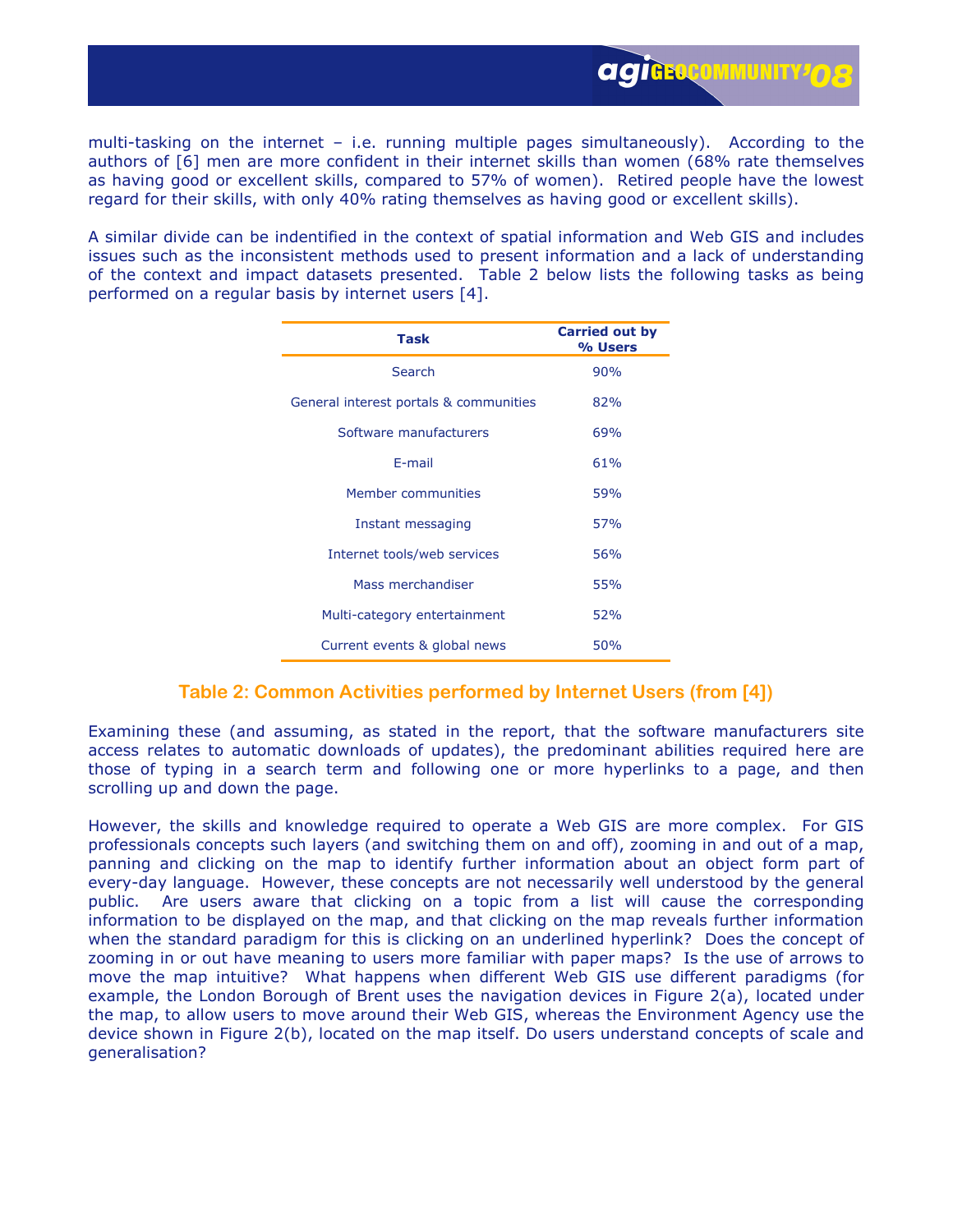





# Figure 2: (a) Moving around the map, London Borough of Brent, and (b) Environment **Agency**

Another causal factor of this secondary digital divide is the issue of map literacy – the ability of the user to relate items and places on a map to the corresponding items in the real world. Research by the RAC reveals that more and more drivers are becoming dependant on satellite navigation systems rather than map reading skills, and have trouble identifying standard notation on maps (A Roads in red, Motorways are blue) [13]. Without these skills, users will be unable to interpret information presented in map format.

Again, the presence of the secondary divide has been confirmed with our community groups, with some participants unable to locate key features of their area (schools, churches, roads) on a 2D paper map. Sporadic access to the internet also means that the advanced browsing and search skills required for Web GIS are not developed. Additionally, workshop attendees were in the main surprised by the extent of information available about their local area, and perhaps found the full range of information difficult to absorb in one session.

### Mapping Aid

An analogy can be drawn between the digital divide and the digital skills divide described above and a similar issue encountered by many individuals and local communities when confronted with the complex processes involved local planning tasks undertaken by local authority or council. One of the partners on the Mapping Changes project is Planning Aid for London, which forms part of a national network of Planning Aid services which were set up in 1973 by the Town and Country Planning Association. Regional Planning Aid organisations were founded specifically to address this 'barrier' between the planning process and community members ([11]). Planning Aid can aims to help people to understand and use the planning system, participate in plan preparation, particularly in the context of their community, comment on planning applications, appeal against permit refusal and represent themselves at public inquiries, all tasks generally requiring specialist help generally beyond the means of community groups. Planning Aid is funded by the Department for Communities and Local Government and supported by volunteer town planners. In certain cases, this volunteering counts towards their Continuing Professional Development.

The experience of the MCSC team, both with this and with other projects, highlights the need for a similar 'Mapping Aid' concept in the context of disseminating information via Web GIS. This would be useful firstly in the context of bridging the digital divide by providing 'proxy' access to internet services, in a more formal context than the casual 'ask a friend' approach suggested by Dutton and Helsper [6] who note that while some people feel they do not have the skills, access or the time to use the Internet, they often know someone who could do this for them.

Secondly, and perhaps more importantly in the context of access to information, the creation of a 'Mapping Aid' organisation would help to enhance spatial data understanding and interpretation, acting as a resource for community groups to call upon in support of local projects. It would provide the opportunity to engage in long-term work with such groups, and to increase spatial literacy and data understanding within these groups by means of a targeted program of assistance starting from basic map reading skills using paper maps and building on this to train users to